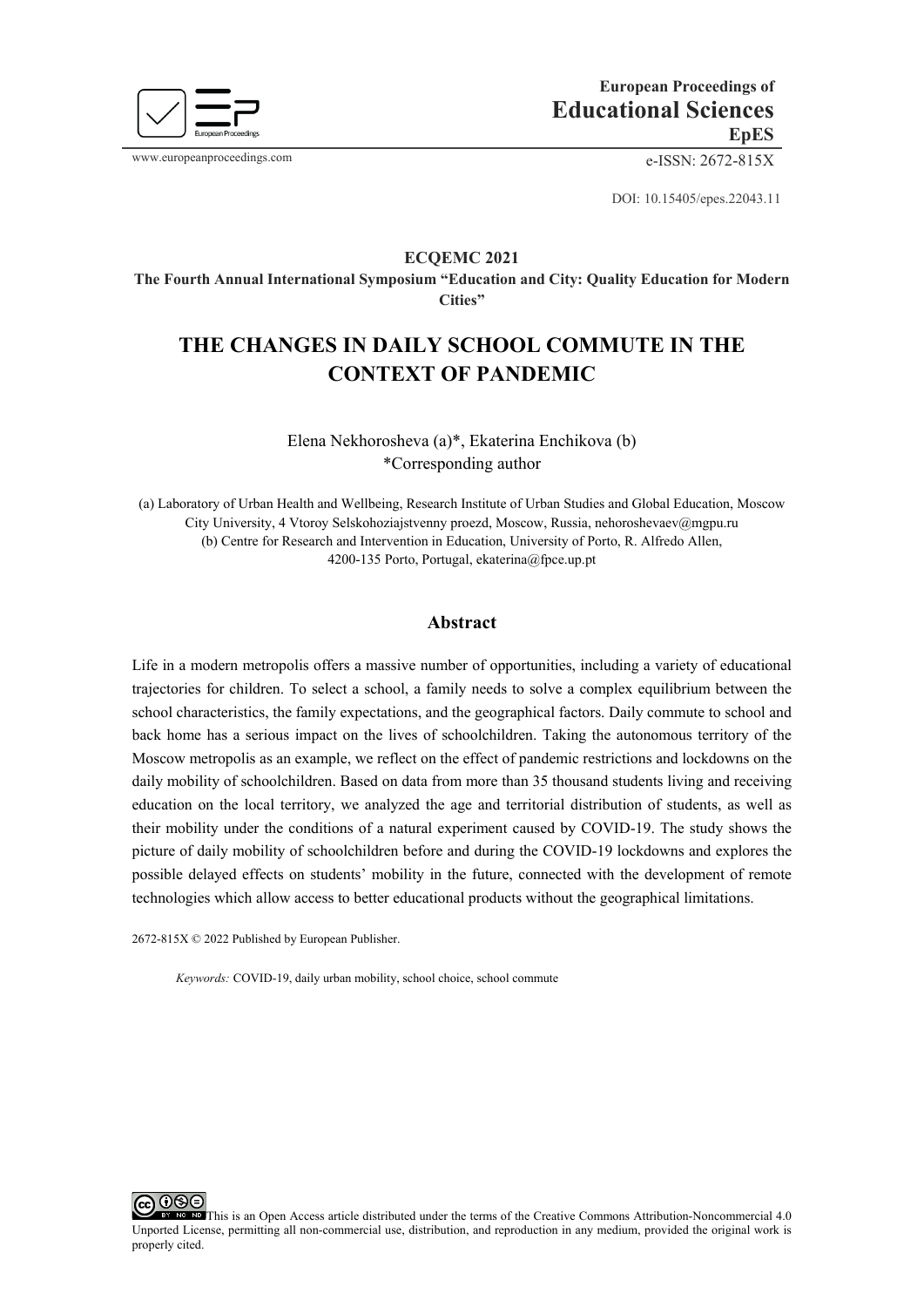# **1. Introduction**

The topic of students' school choice and daily urban mobility is vital for the city management. Studies show connections between the school characteristics and the property values in the surrounding districts (Bonilla-Mejía et al., 2020; Turnbull et al., 2018). On the other hand, in the places where public school choice is available, this connection is weaker and parents actively exercise the option of selecting a school outside their assigned district (Owens, 2020; Söderström & Uusitalo, 2010). Although these studies focus on the USA context, there are studies that show the similar effects in other countries, for example in Germany (Schwarz et al., 2017), Finland (Varjo & Kalalahti, 2019), and Russia (Mishura et al., 2019). The development of urban territories should consider the number of families with children and their educational needs, including not only the families that live in a certain neighborhood, but also those children who travel daily to these territories for educational purposes. Some families prefer to send their children to the school next door, while others prefer more distant options. There are studies that try to explore the factors of school choice, and some of them conclude that the quality of education is the major driver for such choice (Bayer et al., 2007; Candipan, 2020). Nowadays, there are more active and informed parents who are ready to participate in the dialogue with school and district officials and try to improve the situation "from within" (Hill, 2018).

The geography of the school location plays an important role in the process of the school choice, however the connection between the locale and the choice is not linear, it is a complex equilibrium between the school characteristics, the family expectations, and the geographical factors (Cantu et al., 2021; Khalid et al., 2021; Ved & Pramod, 2021). Bell (2009) identifies three more factors that are important in this equilibrium: the transport accessibility, the family dynamics, and the information (or believes) about schools and neighborhoods. Other authors also highlight the importance of the transport system to the school choice, for example, one study demonstrates that school bus eligibility increases the likelihood of choosing a school by 12-30 percent in the cases, when school distance is significant (Trajkovski et al., 2021). Another study shows the connection between the public transportation and student absenteeism, arguing the importance of transport availability for educational outcomes (Stein & Grigg, 2019). Furthermore, students who experience difficulties in daily commutes to school are more likely to transfer than their peers in the same school with less difficult commutes, and if they do, their new schools are substantially closer to their homes (Stein et al., 2021).

The vital topics of life and health safety are of great importance for families whose children must commute daily for longer distances. In a situation, when families choose between the quality of education and the accessibility of school location, 51.3% of respondents point to the importance of safety problems for the life and health of a child in public transport (Nekhorosheva et al., 2021). Parents' anxiety about leaving a child out of control arises from a lack of trust to the public services and to the child's capacity to navigate the system. Both, the child's behavior, and the unreliability of urban environment can cause such concerns. Longer commute can influence the children's physical and psychological well-being by causing more physical and psycho-emotional stress. It can violate the daily routine and the organization of meals. Furthermore, it can reduce the time for live communication with loved ones, replacing it with the remote communications in social networks. Thus, transport accessibility is related not only to the physical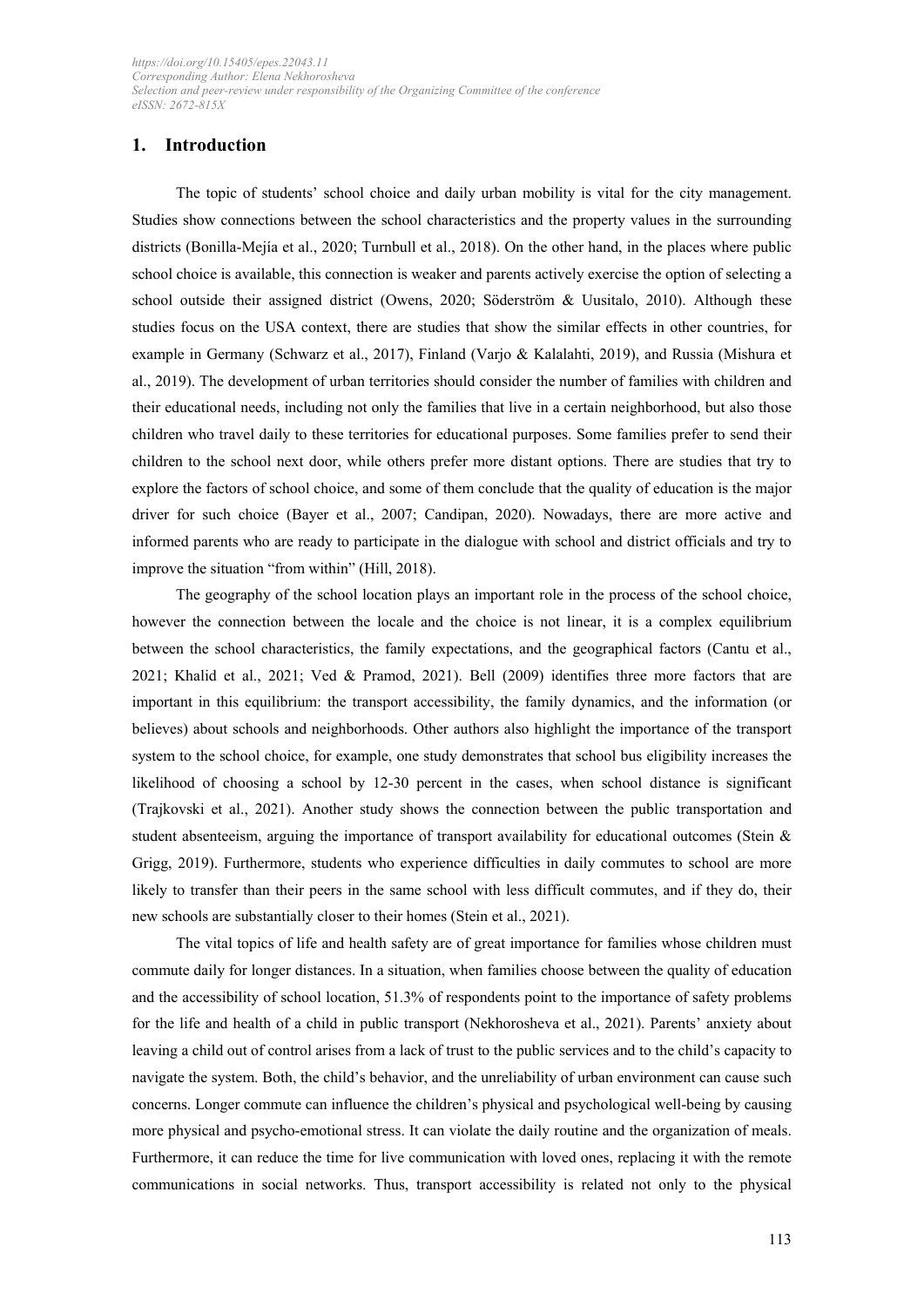organization of urban space (roads, parking spaces, public transportations), but also in psychological well-being during the commute and the personal perception of travel time (Parthasarathi et al., 2013). Thus, these are the key factors for improving the life quality for families whose children participate in daily urban life as passengers of public transportations (Anderson, 2017).

The COVID-19 pandemic brought new challenges to the daily commutes of students, reflected in (1) the decisions of city authorities regarding the school attendance and restrictions of movements certain groups of the population using administrative and socio-economic mechanisms and (2) the development of distant educational services which are not anchored to a certain geographical location. In this paper we will explore the changes in daily urban mobility of schoolchildren during the COVID-19 lockdowns in 2020-2021 based on the example of Moscow city. In Moscow, there were two major waves of lockdown restrictions, in the beginning of the year (March 5 - June 9, 2020) and in the end (October 12, 2020 - January 18, 2021). Both middle and secondary schools were transferred to the remote format and students were bound to remain at home. Their transport cards were blocked, limiting their access to public transportations. Meanwhile, younger children were allowed to continue attending schools in person and to study as before.

The administrative measures during the COVID-19 lockdown can be described within the framework of institutional paradigm. However, in this research we will review these changes withing the new mobility paradigm (Sheller & Urry, 2016) which discovers and describes the new forms of mobility, integration and exclusion in the new reality which goes beyond the concepts of physical place and movement. Thus, we can move beyond the frameworks of institutional sociology and describe the everyday mobility practices in the terms of the quality of presence and co-presence, affective manifestations, and life stories that shape the personal experience and interpretation of the world.

#### **2. Problem Statement**

Daily mobility of students should be explored in the three-dimensional model, where the characteristics of a person, a school and an urban space interconnect and affect each other. The research problems are born in their interaction. In this study, we explore the relationships between person and school, between school and city, and between person and city. In these relationships we can see why people select some school, what are the characteristics of this school, what makes it attractive to some family. On the other hand, we explore the territorial accessibility of educational organizations, urban planning, and its role in urban ecosystem. This model helps to consider different factors of this ecosystem and helps us to explore the problem from different perspectives.

In Russia, cities are divided into administrative territories, and the schools are assigned to these territories. In such system, children from the school neighborhood have a priority admission to it. However, a school can decide to open more classes and to enroll more students, but only after enrolling all the candidates from the assigned district. For the top-tier schools, it creates a situation, when some parents are willing to move closer to the school to ensure a place for their children, which leads to the development of the surrounding territories, the increase in house prices and so on. It shows that schools are extremely connected to the city landscape both ways, as they are affected by it, but also, they are shaping it.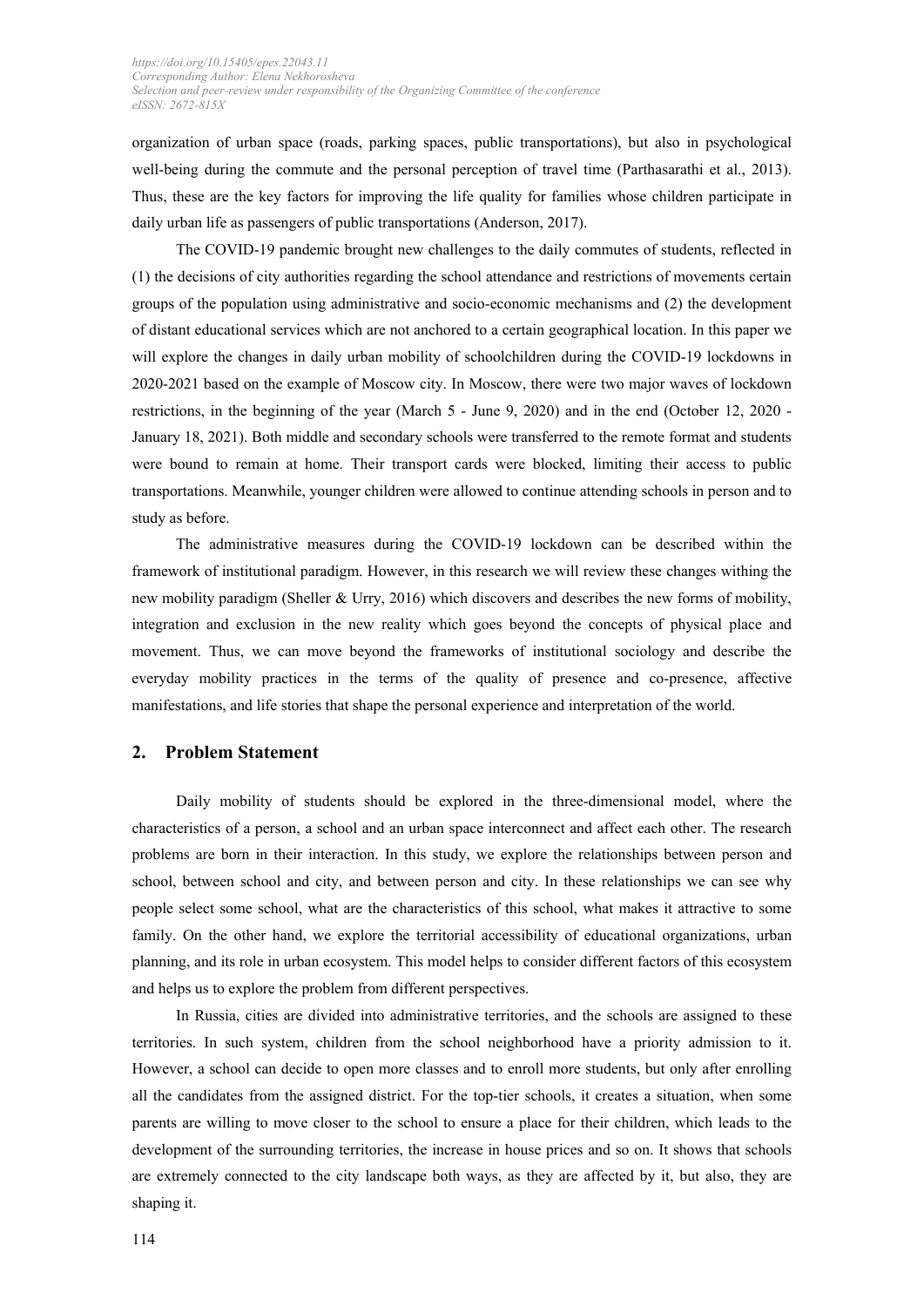# **3. Research Questions**

The first research question of this study focuses on the characteristics of daily student mobility of schoolchildren in one of the administrative districts of Moscow city. Next, we compare this picture with the situation during the COVID-19 lockdown, demonstrating the differences and the impact of the restrictions. However, these restrictions also created an opportunity for the development of modern technologies of remote education. We explore, what new educational products appeared on the market and how it can change the educational landscape in the future? And finally, we discuss what are the possible consequences for daily educational mobility of students.

### **4. Purpose of the Study**

The purpose of this study is twofold. On the one hand, we describe the characteristics of students' daily mobility in a "regular" situation. On the other hand, we discuss the impact of the COVID-19 lockdown to the daily mobility and explore the possible delayed effects on students' mobility in the future, connected with the development of remote technologies which allow access to better educational products without the geographical limitations. This shows the possible scenarios for the future development of everyday mobility of students.

#### **5. Research Methods**

To answer the research questions, the study combines quantitative and qualitative methods. This study is based on the data retrieved an administrative district of Moscow city. In Moscow, schools are merged in large educational complexes, not always geographically united. These educational complexes educate children from 2 to 18 years, and include pre-school (before 7 years old), elementary school (7 to 10 years old), middle school (11 to 14 years old) and secondary school (14 to 18 years old) levels of education. In total, there are 16 educational complexes in territory, each includes from 1 to 20 buildings, the total of 116 buildings. The data includes more than 35000 students, their places of residence and the locations of the schools that they are attending, which allows us to analyze their daily travels. We analyze this data to explore the daily distances travelled by students and compare it with the pre-COVID numbers. It shows the impact of the lockdown in the quantitative terms. To interpret this change, we use qualitative methods and describe the policies that were introduced during the lockdown, as well as the progress in the development of new technologies. It gives us an insight into possible scenarios of future development of everyday mobility of students.

#### **6. Findings**

According to our data, 58% of children study in the schools assigned by their residency, and 42% study in different districts. The proportion of the students, who select a school outside their neighborhood grows with the age and the level of education. Older students select the schools outside their residency more often: from 64% in pre-school to 50% in the secondary school. Share of students that select a school according to their residency: pre-school  $-64\%$ , 1-4 grades  $-57\%$ , 5-7 grades  $-56\%$ , 8-9 grades  $-$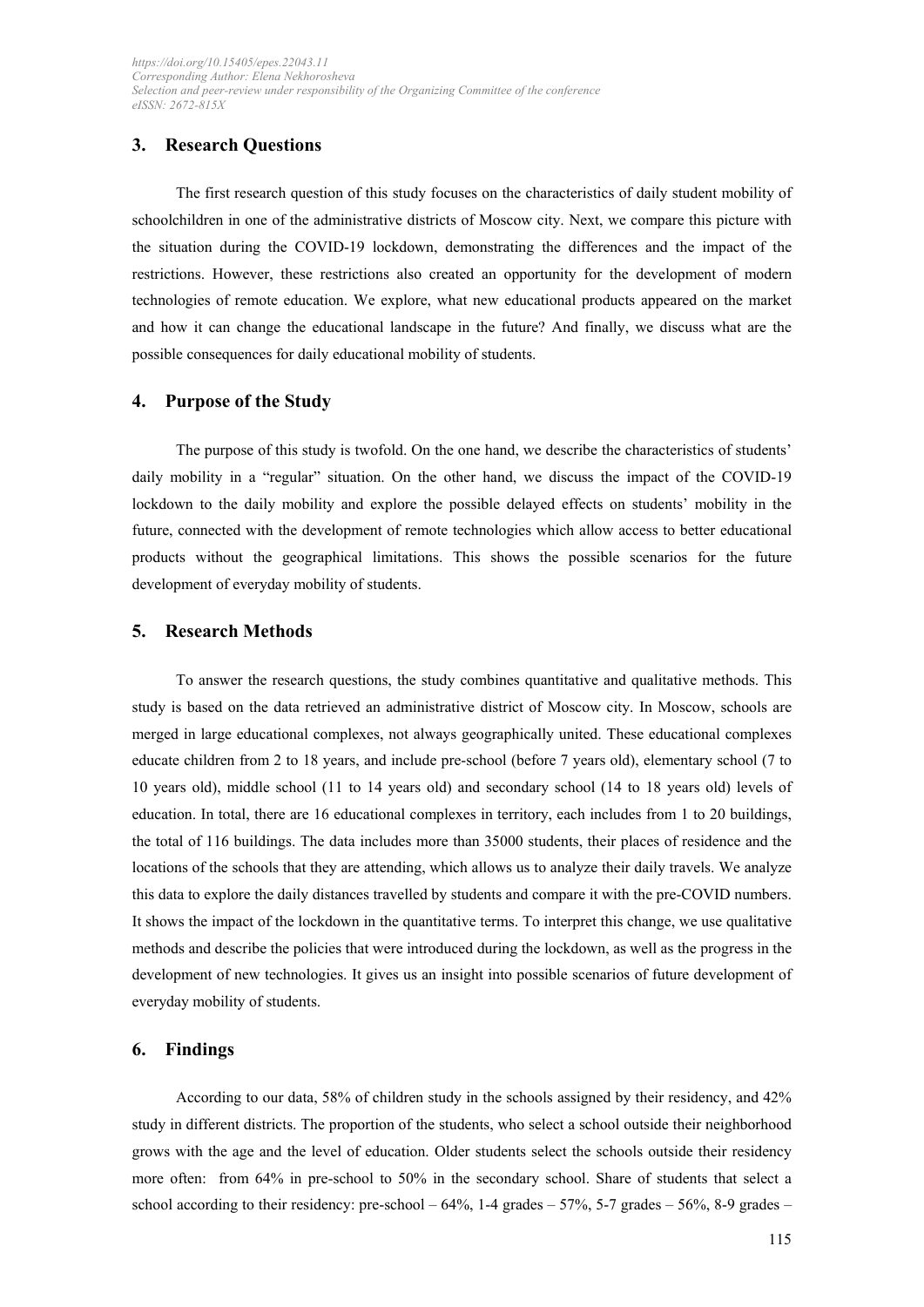54%, 10-11 grades – 50%. We were able to retrieve the distances from children's houses to the schools they attend. The average distances from home to school in meters are shown on Figure 1. We can see that the average distance increases with the age of the students from 700 meters in pre-school to more than 1000 in the secondary school. As a rule, students use public transportation more often for long distances, while for the short distances they prefer to walk. The data shows how the autonomy of students increase with their age, as more students are travelling longer distances to commute to school. Also, older students might experience bigger pressure for better educational outcomes, as they start preparing for the universities and building their long-term life plans.



Figure 1. Average distances from home to school by age (in meters)

For many countries, last year was associated with the lockdowns, and Russia is not an exception. Starting from March of 2020, there were waves of restrictions to the social life, including education. As in many other countries, schools were closed and children were transferred to the remote education. In Russia, there were two major periods of confinement. The first period starts in March of 2020 and lasts until the end of the academic year in May, all the schools were closed and all the students were studying remotely. During the summer the restrictions were eased and some people returned to "almost" normal lives. However, in Autumn, when students had to return back to schools, only the younger students (from 1st to 5th grades) were allowed to return back to schools and to study "normally". At the same time, the older students continued to study remotely. During the Autumn 2020 lockdown, only younger students (before  $6<sup>th</sup>$  grade) were allowed to go to schools, older students studied at home. As a result of such measures, the total amount of students who travel daily to their schools reduced almost 3 times, from 35 thousand to 12 thousand. The number of students who travels to schools went down 64%. As a result, the travel load to urban infrastructure was reduced significantly, Figure 2 shows the total amount of meters travelled by all the students in each school daily.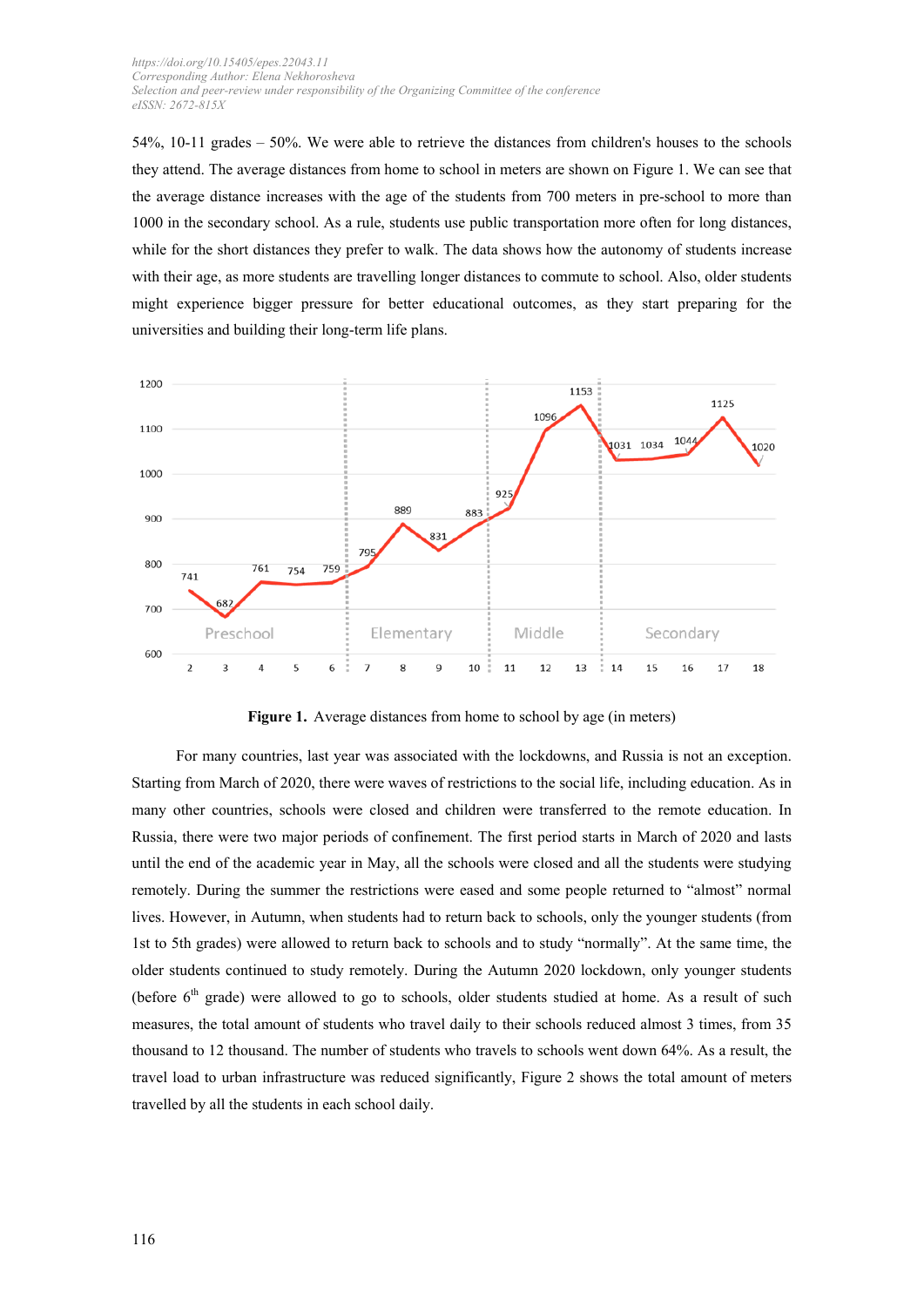

**Figure 2.** Total number of meters travelled by students during and before the lockdown

Figure 2 shows the difference between schools in the distances travelled by their students daily and the differences that appeared during the lockdown. We can see that the lockdown has a bigger impact on some schools, especially in absolute values. However, the average reduce in student mobility varies from 58 to 75% and doesn't correlate with the school size. The lockdown measures helped to limit social contacts not only in schools, but also on the way to schools. Also, it helped to increase social distances in public transports by reducing the amount of people using it.

Next, we explore the proportion of the students, who live far from their schools and travel longer distances daily. Figure 3 shows several categories of students based on the distances between their homes and the schools they attend. It also shows how the number of students who are travelling daily reduced during the lockdown. Important to remember, that students who are living close and very close to their schools, often don't use public transportation, thus the change in these categories had a moderate effect on the city infrastructure. However, the overall impact of the lockdown, considering the other categories, was very significant.



**Figure 3.** Number of students travelling to school daily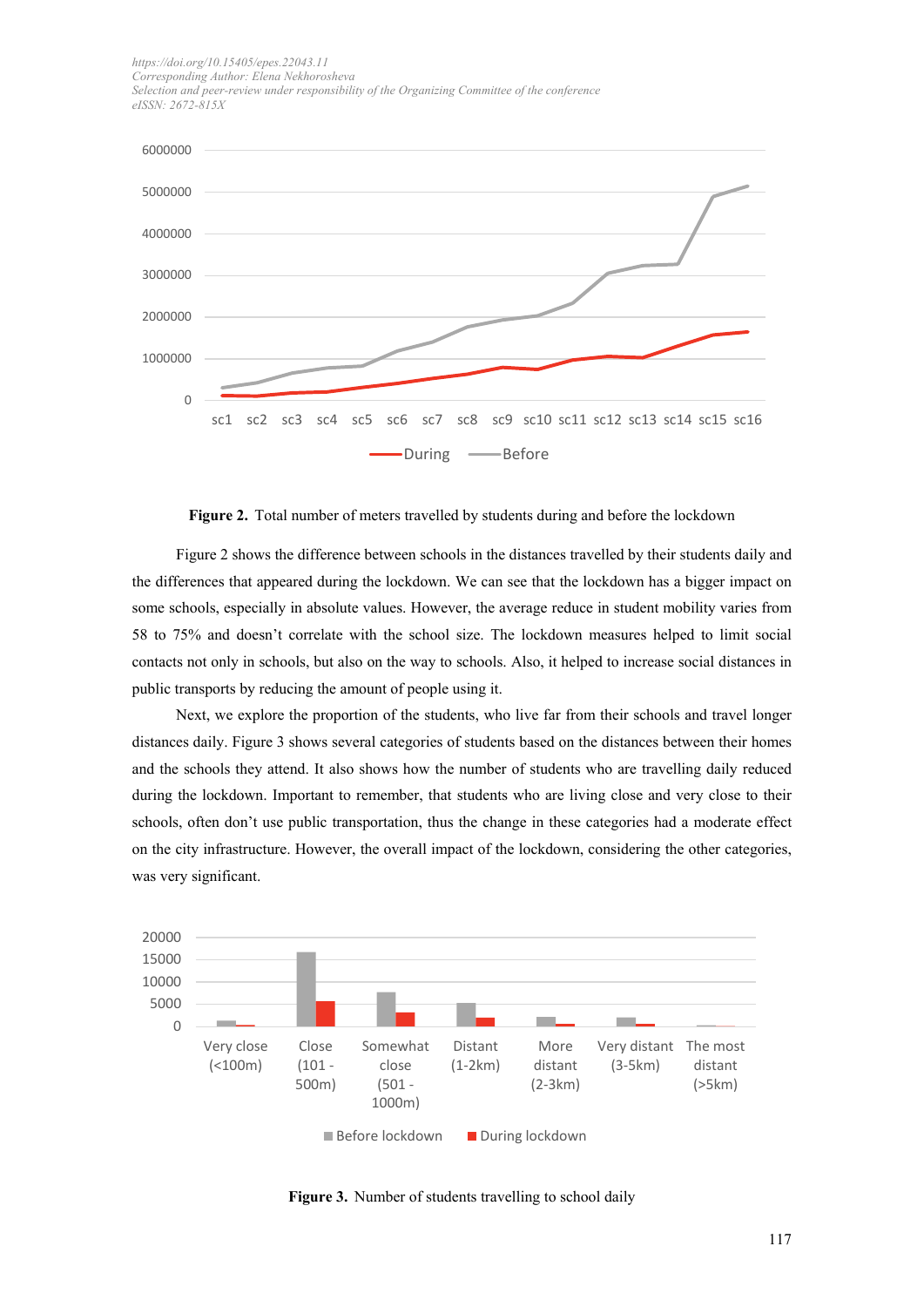Next, we discuss how the decline in urban mobility is connected to the development of digital mobility. The pandemic measures were unexpected, and many schools were not ready to the new format. Therefore, in the beginning, they had struggles in the organization of the educational process. While all the schools were learning how to use digital technologies, such as zoom and teams for online classes, some of the most technologically advanced schools, companies, and experts, dominated the area and presented educational products that set the standards for the area. For example, Russian digital school and Sirius educational center presented interactive classes for all the students with the best teachers from the best schools. MOSOBRTV presented an educational TV channel for schoolchildren. Not only traditional education subjects got promoted, but also professional orientation and soft skills, for example, the projects of WorldSkills Russia and ProeKTOria.

In Russia, many of the best schools are public, so the school choice is not defined by the school fees, as in some other countries. Theoretically, every student can attend these schools if they pass the entrance exams. Thus, mostly the struggle is focused on the exams and the motivation to try and to pass these exams. For many families, digital educational resources gave a unique opportunity to see the new alternatives, including the insight view to the top-tier schools. In some way, this digital experience gave an opportunity to peek behind the doors of the best schools. This experience of a "sneak peek" can motivate children to try to change their school in the future.

At the same time, many private IT companies released their educational products to the market as well. Although some of these products were developed before the pandemic, they gained a lot of popularity, support, and development because of remote education. These recourses were used not only by students, but also by their teachers and parents. Here is a short list of the most popular and influential recourses: 1С: Education; Coursera; Edu.Skyeng; Foxford (home school); Geekbrains; InternetUrok.ru; Lecta; Loftblog; Skillbox; Stepik Udemy; Netologia; New disc; Open Education; Platform «Sberbank»; Prosveshenie; YaClass; Yandex; and many others. A strong competition between these companies and products helped to improve quality and accessibility of their products. We can see that the transition to the distant education gave a huge impact to the whole area of e-learning and demonstrated the huge possibilities of digital education. With this many accessible and high-quality recourses, some families might decide to continue home-schooling after the lockdown is over. Especially it can be relevant for the families that live in some remote areas, where they have difficulties in accessing top-quality schools. And these products can be extremely relevant to children with disabilities, who have difficulties in attending the classes.

### **7. Conclusion**

Thus, there are three possible scenarios for the future development of everyday mobility of students, and it is very likely that we will observe all of them in practice. First, many families got access to the top-tier educational products from the leading schools and teachers. After they had this experience, they might be less satisfied with their previous school, and they might decide to change a school, or maybe even a place of living, looking for better-quality education for their children. This can lead to the increase in daily mobility. On the other hand, Moscow department of education tries to develop local schools and to diversify their offer. There is a general intention, that people should be able to get high-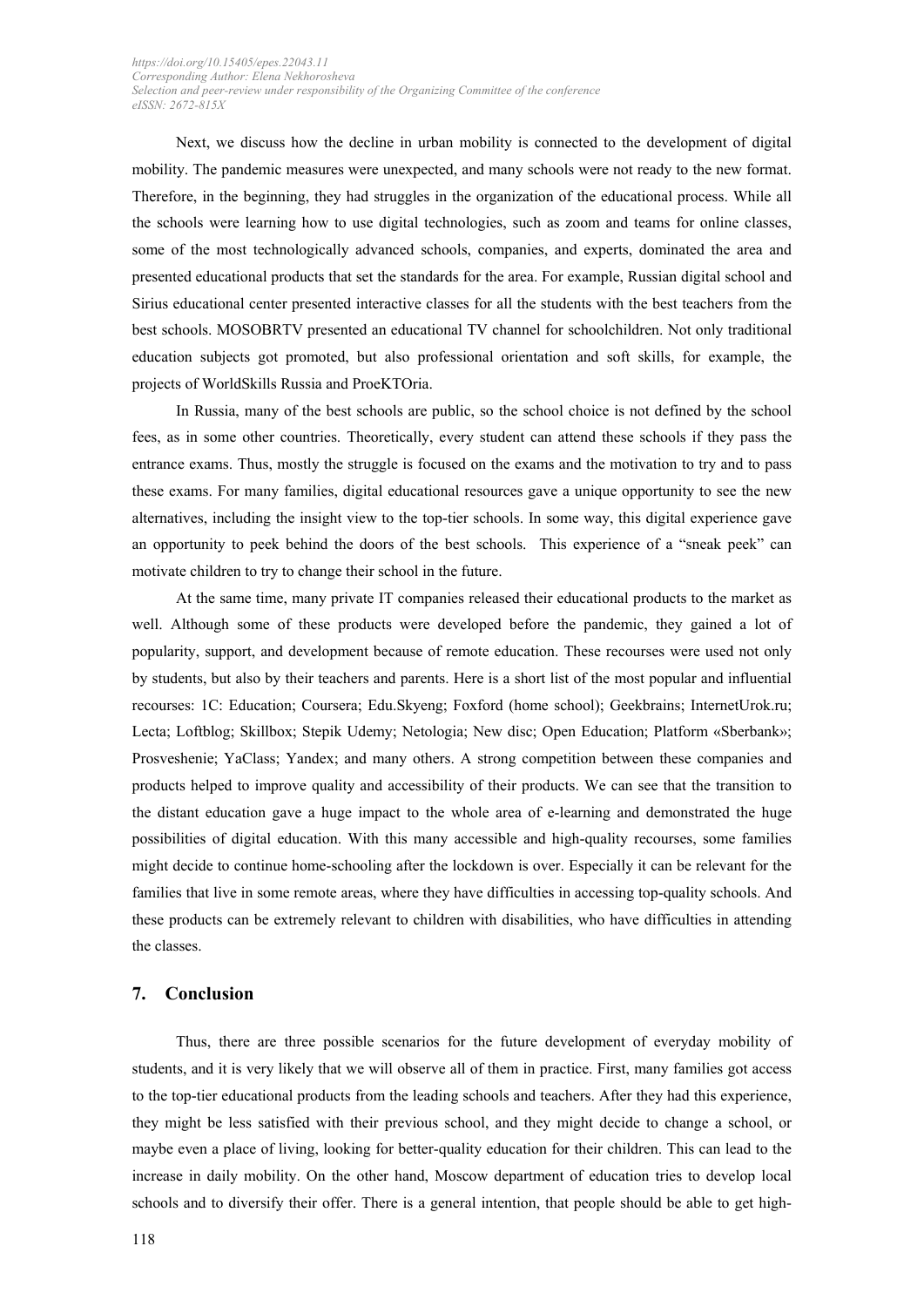quality education near their places of residence, thus many schools are receiving additional support to improve their classes and to diversify their programs. They open medical, engineering, academic, IT classes and many other specialized programs to attract students. However, this process is still very competitive, and by improving their attractiveness, they will attract not only local students, but also those from the other districts, therefore even though this trend intends to reduce daily mobility, in practice it might work in an opposite direction. Finally, the digital products facilitate distant education, therefore some parents can decide to continue home-schooling after pandemic. As alternative, they can decide to stay in their local school, even it doesn't satisfy their educational expectations, but to compensate it with the digital products. We expect that the development of e-learning technologies will reduce physical daily mobility, but increase digital mobility, as students will be able to study in the leading educational organizations everywhere regardless of the place of their residence. Altogether it gives more and more alternatives to students and their families, more educational choices, and diversifies the educational landscape.

## **References**

- Anderson, S. (2017). School mobility among middle school students: when and for whom does it matter? *Psychology in the Schools*, *54*(5). https://doi.org/10.1002/pits.22010
- Bayer, P., Ferreira, F., & McMillan, R. (2007). A unified framework for measuring preferences for schools and neighborhoods. *Journal of Political Economy*, *115*(4), 588-638. https://doi.org/10.1086/522381
- Bell, C. (2009). Geography in parental choice. *American Journal of Education*, *115*(4), 493-521. https://doi.org/10.1086/599779
- Bonilla-Mejía, L., Lopez, E., & McMillen, D. (2020). House prices and school choice: Evidence from Chicago's magnet schools' proximity lottery. *Journal of Regional Science*, *60*(1). https://doi.org/10.1111/jors.12447
- Candipan, J. (2020). Choosing Schools in Changing Places: Examining School Enrollment in Gentrifying Neighborhoods. *Sociology of Education*, *93*(3). https://doi.org/10.1177/0038040720910128
- Cantu, N., Varela, D. G., Jones, D., & Challoo, L. (2021). Factors that Influence School Choice: A Look at Parents' and School Leaders' Perceptions. *Research in Educational Policy and Management*, *3*(1). https://doi.org/10.46303/repam.2021.2
- Hill, K. D. (2018). What urban parents want: A parent network's negotiation of school choice and advocacy efforts in underserved city schools. *Improving Schools*, *21*(3), 209–224. https://doi.org/10.1177/1365480218783793
- Khalid, N. S., Nasrudin, N., & Marzukhi, M. A. (2021). Child Freedom in Mobility to School: Measuring the Strong Factors of Choice of Mode among Parents. *Environment-Behaviour Proceedings Journal*, *6*(SI4). https://doi.org/10.21834/ebpj.v6isi4.2895
- Mishura, A. V., Shiltsin, E. A., & Busygin, S. V. (2019). Social'nye aspekty vliyaniya kachestva shkol'nogo obrazovaniya na stoimost' zhil'ya v regional'nom centre Rossii [Social aspects of impact of school quality on housing prices in regional centre of Russia]. *Voprosy Ekonomiki*, *0*(7), 52-72. https://doi.org/10.32609/0042-8736-2019-7-52-72
- Nekhorosheva, E., Alekseycheva, E., & Kravchenko, A. (2021). Quality of life and everyday mobility of schoolchildren: what choice do Moscow parents make? *SHS Web of Conferences*, *98*, 02002. https://doi.org/10.1051/SHSCONF/20219802002
- Owens, A. (2020). Unequal Opportunity: School and Neighborhood Segregation in the USA. *Race and Social Problems*, *12*(1). https://doi.org/10.1007/s12552-019-09274-z
- Parthasarathi, P., Levinson, D., & Hochmair, H. (2013). Network structure and travel time perception. *PloS One*, *8*(10). https://doi.org/10.1371/journal.pone.0077718